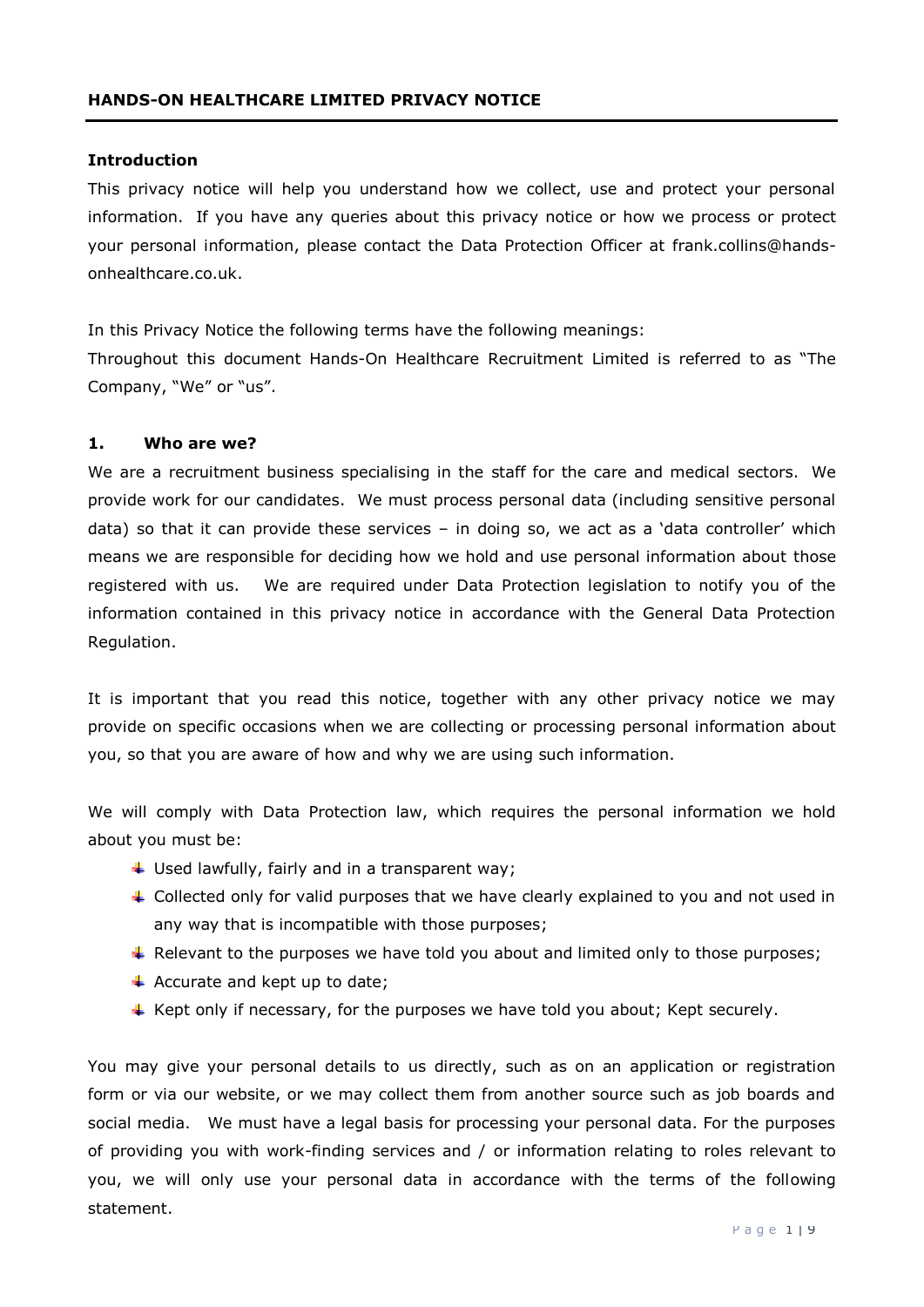# **2. How we will use the information about you**

We will only use your personal information when the law allows us to. Most commonly, we will use your personal information in the following circumstances:

- Where we need to perform the contract, we have entered with you;
- $\ddot{*}$  Where we need to comply with a legal obligation;
- Where it is necessary for our legitimate interests (or those of a third party) and your interests and fundamental rights do not override those interests;
- $\ddotmark$  We may also use your personal information in the following situations, which are likely to be rare;
- Where we need to protect your interests (or someone else's interests);
- $\ddotmark$  Where it is needed in the public interest (or for official purposes).

# **3. Collection and use of personal data**

We collect the use your personal data for the following purposes

- a. Purpose of processing and legal basis
- b. Legitimate interest
- c. Recipient of data
- d. Statutory or contractual requirements

# **3a Purpose of processing and legal basis**

We will collect your personal data, which may include sensitive personal data if you give this to us and will process your personal data for the purposes of providing you with work-finding services. This includes for example, contacting you about job opportunities, assessing your suitability for those opportunities, ensuring you are compliant to work in regulated activities, updating our databases, putting you forward for job opportunities, arranging payments to you and developing and managing our services and relationship with you and our clients.

Types of personal data that we have collected, or you have provided to us:

- $\ddot{\bullet}$  Full name and any previous names
- $\overline{\phantom{a}}$  Address
- $\overline{\phantom{a}}$  Contact details
- **↓** Gender
- $\downarrow$  Date of birth
- $\overline{\phantom{a}}$  Regulatory Body Number if applicable
- + Qualifications
- $\ddot$  Work history
- $\overline{\phantom{a}}$  Education history
- $\ddot{+}$  Recruitment information (information included on your CV or application form including referees)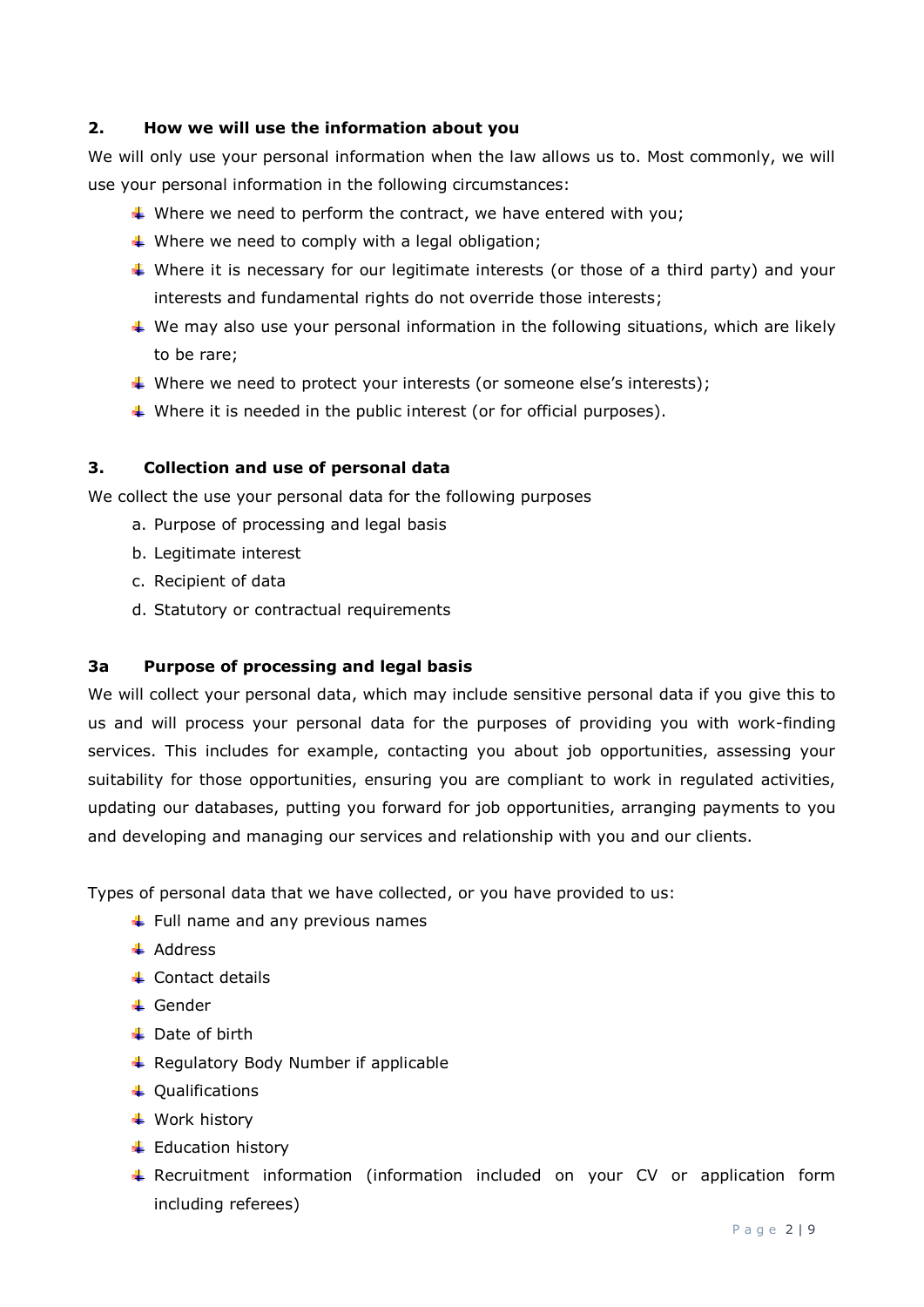- $\downarrow$  Right to work status including nationality
- $\ddot$  Bank account details, payroll records and tax status information
- $\triangleq$  Salary, annual leave, pensions and benefits information
- **↓** National Insurance number
- $\triangleq$  Start date and end dates of employment
- $\overline{\phantom{a}}$  Location of employment or workplace
- Performance information, references, complaints, investigations.
- $\triangleq$  CCTV footage and other information obtained by electronic means
- $\ddot{\phantom{1}}$  Information about your use of information systems and communication systems
- $\leftarrow$  Photographs
- $\triangleq$  Skype, Talking CV's or other live interview systems
- $\ddot{ }$  Types of sensitive personal data that you have provided to us:
	- $\circ$  Information about your race or ethnicity, religious beliefs, sexual orientation or political opinions.
	- o Medical history
	- o Immunisation history
	- o Disability
	- o Criminal convictions
	- o Regulatory body investigation or sanction history
	- o Next of Kin and emergency contact information
	- o Marital status and dependants
	- o National Insurance number

Most of the personal information we hold about you is that which we have collected directly from you, for example:

- $\ddot{\bullet}$  Each time you apply for a role;
- $\ddot{+}$  Each time you provide your availability to take up another position with us;
- $\ddot{+}$  Each time you interact with us over the phone or respond to email, SMS or other media communications;
- When you complete your registration as a temporary worker or interested in permanent placements;
- $\ddotmark$  When you make enquiries with our payroll team or compliance team.

We collect personal information about you through events you attend, interests you show, application and recruitment process, either directly from candidates or sometimes from an employment agency or background check provider. We may collect additional information from third parties including former employers, credit reference agencies or other background check agencies i.e. Identity and Right to Work Checks, Disclosure and barring service, PVG, Access NI, Overseas Police Checks, DBS Update Service checks, GMC, NMC, HCPC, HPAN, Childcare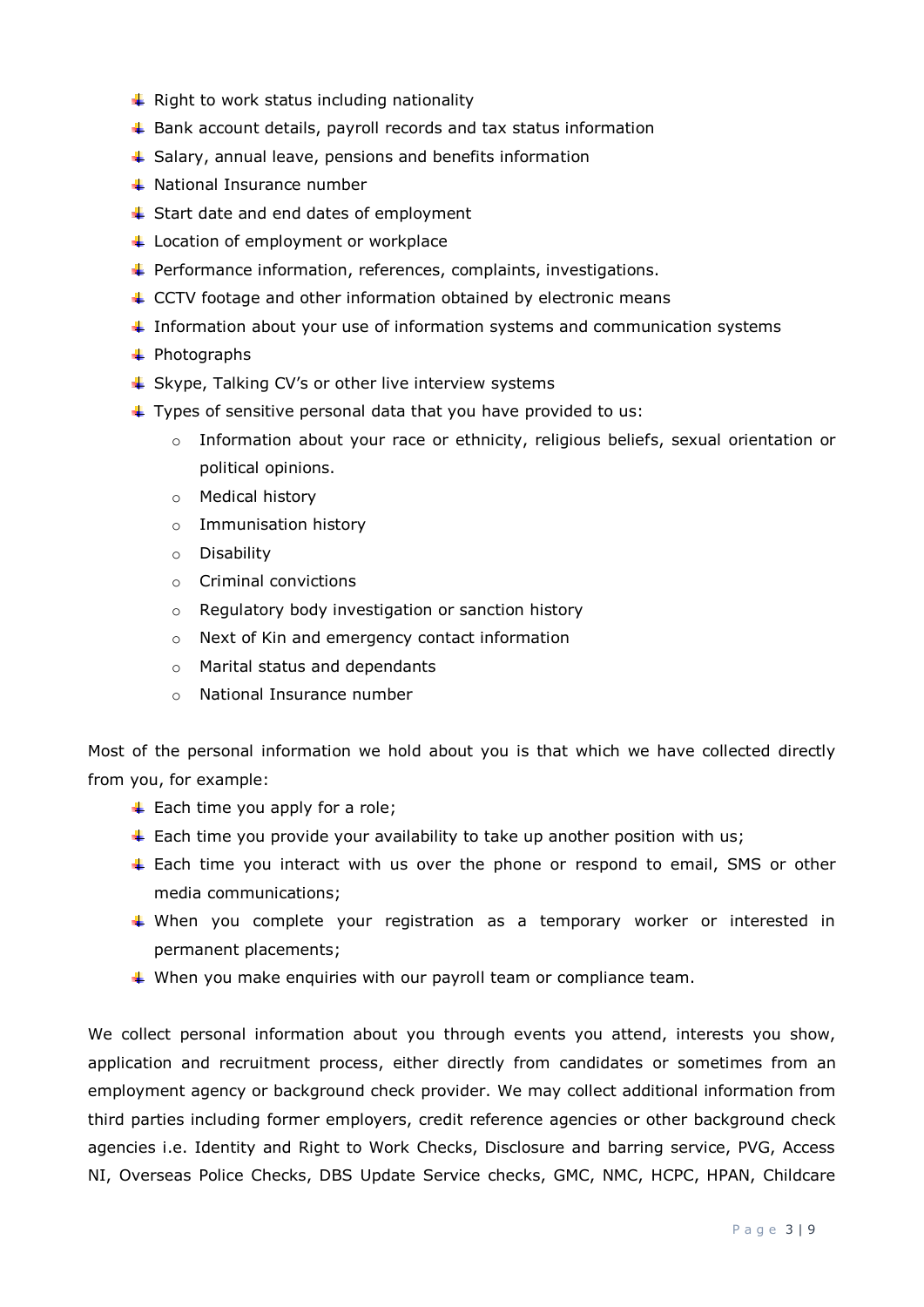disqualification requirements, SET (Society of Education and Training) checks. *(This list is not exhaustive)*

We will collect additional personal information in the course of job-related activities throughout the period of you working for us.

In some cases, we may be required to use your data for the purpose of investigating, reporting and detecting crime and to comply with laws that apply to us. We may also use your information during internal audits to demonstrate our compliance with certain industry standards or specific contractual terms relating to the supply of temporary workers to regulated activities.

The legal bases we rely upon to offer these services to you are:

- $\triangleq$  Where we have a legitimate interest;
- $\ddot{+}$  To comply with a legal obligation that we have;
- $\ddot{\phantom{1}}$  To fulfil a contractual obligation that we have with you.

This is where we have a legitimate reason to process your data provided it is reasonable and does not go against what you would reasonably expect from us. Where we have relied on a legitimate interest to process your personal data our legitimate interests is/are as follows:

- **Providing work-finding services to you, including sending your information to our** clients where you have demonstrated an interest in doing that work but not expressly consented to us passing on your CV;
- $\overline{\phantom{a}}$  Managing our database and keeping work-seeker records up to date;
- $\ddot{+}$  Contacting you to seek your consent where we need it (sensitive data)
- $\ddot{\phantom{1}}$  Contacting you with information about similar services that you have used from us recently; and
- **+** Passing work-seeker's information to regulatory bodies or other government agencies.

### **3b Legitimate interest**

This is where we have a legitimate reason to process your data provided it is reasonable and does not go against what you would reasonably expect from us. Where we have relied on a legitimate interest to process your personal data our legitimate interests is/are as follows:

- **Providing work-finding services to you, including sending your information to our** clients where you have demonstrated an interest in doing that work but not expressly consented to us passing on your CV;
- $\textcolor{red}{\textbf{4}}$  Managing our database and keeping work-seeker records up to date;
- Contacting you to seek your consent where we need it (sensitive data)
- Fontacting you with information about similar services that you have used from us recently;
- **Passing work-seeker's information to regulatory bodies or other government agencies.**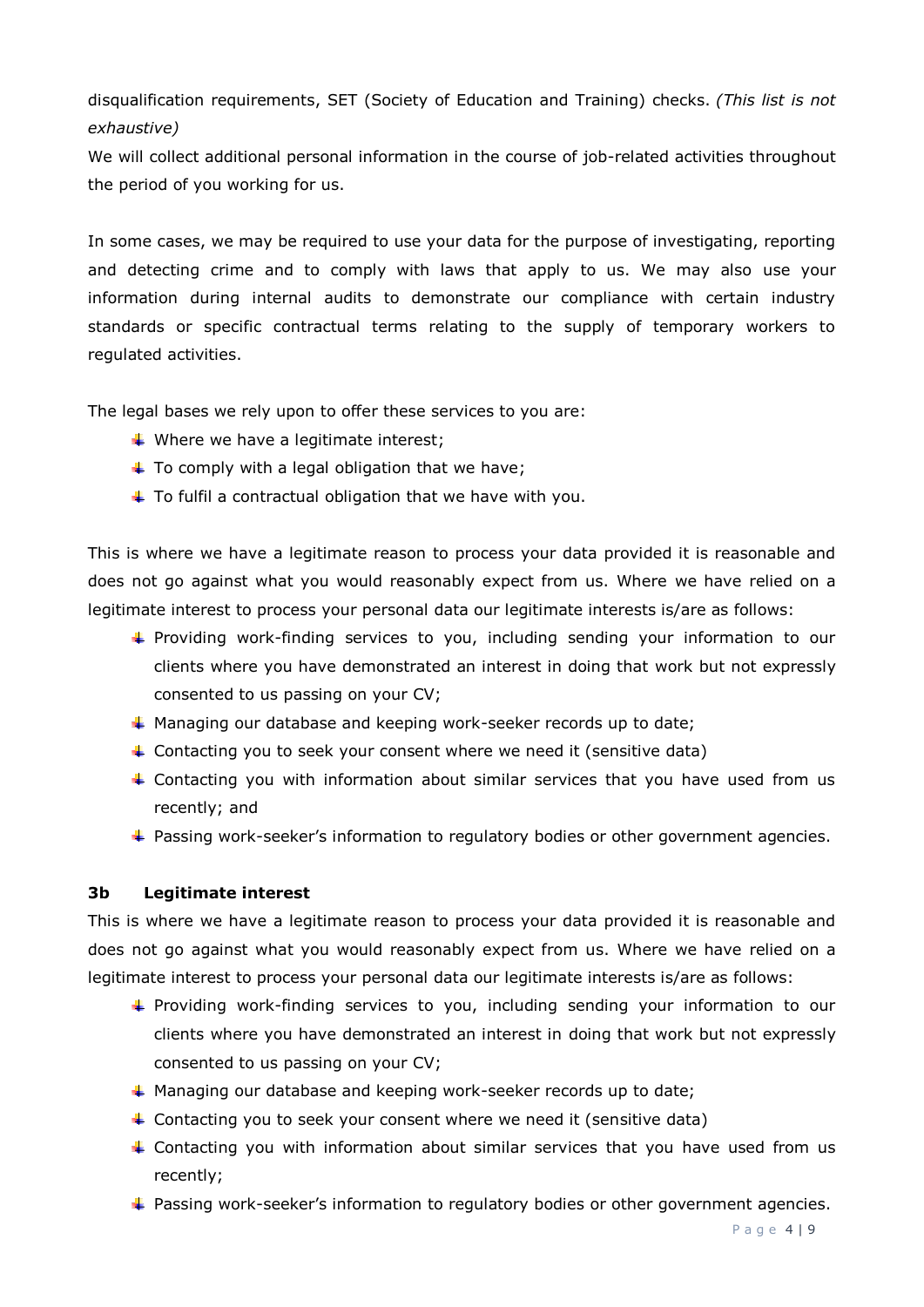This is where we have a legitimate reason to process your data provided it is reasonable and does not go against what you would reasonably expect from us.

Where we have relied on a legitimate interest to process your personal data our legitimate interests is/are as follows:

- Providing work-finding services to you, including sending your information to our clients where you have demonstrated an interest in doing that work but not expressly consented to us passing on your CV;
- Managing our database and keeping work-seeker records up to date;
- Contacting you to seek your consent where we need it (sensitive data)
- $\ddot{\phantom{1}}$  Contacting you with information about similar services that you have used from us recently; and
- **Passing work-seeker's information to regulatory bodies or other government agencies.**

# **3c Recipients of data**

We will process your personal data and / or sensitive personal data with the following recipients:

- $\ddot{+}$  Hospitals and or Care Providers that we introduce or supply work seekers to;
- $\ddot{+}$  Any public information sources and third-party organisations that we use to carry out suitability checks on work-seekers e.g. Companies House, the Disclosure and Barring Service (DBS), Nursing and Midwifery Council (NMC), General Medical Council (GMC), Health and Care Professions Council (HCPC), National Clinical Assessment Service (NCAS) this list is not exhaustive;
- $\ddotmark$  Your former or prospective new employers that we must obtain or provide references to;
- $\ddot{+}$  Umbrella companies that you ask us to pass your information to;
- Other recruitment agencies in the supply chain (e.g. master/neutral vendors and second tier suppliers which can include uploading your data and sensitive data to their systems);
- **↓** Our insurers
- $\overline{\phantom{a}}$  Our legal advisers
- $\triangleq$  Social networks
- $\overline{\phantom{a}}$  Our IT and CRM providers
- Government, law enforcement agencies and other regulators e.g. the Police, Home Office, HMRC, Trade unions;
- $\ddot{\phantom{1}}$  The Recruitment and Employment Confederation (and any other trade body that we are a member of who may have access to our candidates' data)
- $\ddotmark$  Any other third parties who carry out audits to ensure that we run our business correctly or adhere to the contacts we have provided you through.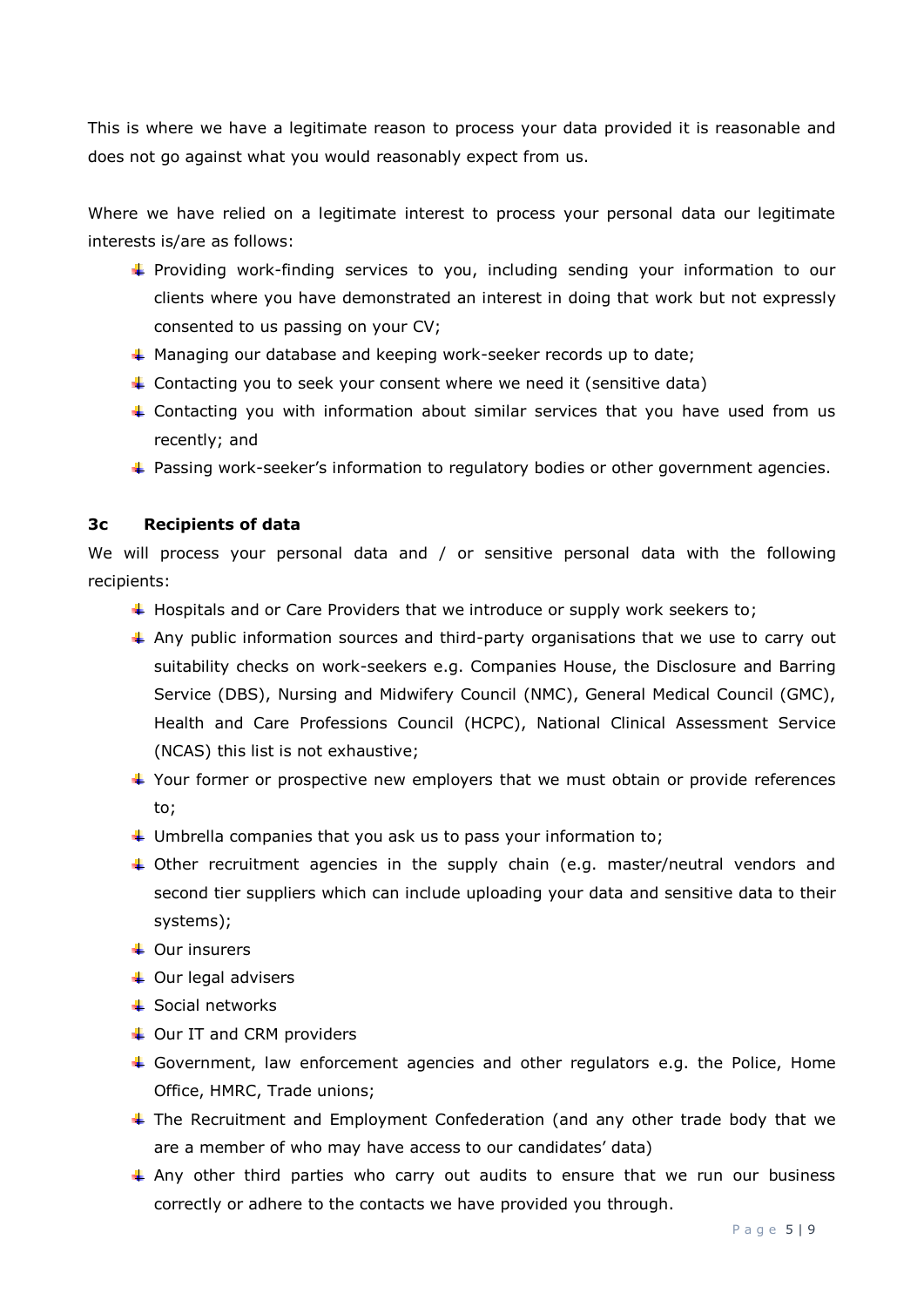$\ddot$  Any other organisations that you ask us to share your data with (subject to compliance with GDPR).

### **3d Statutory or contractual requirements**

In order to provide you work seeking services in Regulated Activities your personal data is required by both law and contractual requirements (e.g. our client may require this personal data to undertake their own statutory or regulatory checks (i.e. Identity and Right to Work Checks, DBS Update Service checks, GMC, NMC, HCPC, HPAN checks), as a requirement which is necessary to enter into a contract with you.

Situations in which we will use your personal information.

We need all the categories of information in the lists above (see the kind of information we hold about you) primarily to allow us to perform our contract with you and to enable us to comply with legal obligations. In some cases, we may use your personal information to pursue legitimate interests of our own or those of third parties, provided your interests and fundamental rights do not override those interests. The situations in which we will process your personal information are listed below.

- $\ddot{+}$  Deciding about your recruitment or appointment
- $\ddotmark$  Determining the terms on which you work for us
- $\ddot{\phantom{1}}$  Checking you are legally entitled to work in the UK
- Paying you and, if you are an employee, deducting tax and National Insurance contributions
- $\ddot{\phantom{1}}$  Providing any benefits or services to you i.e. revalidation
- $\ddot{\bullet}$  Liaising with your pension provider
- $\overline{\text{+}}$  Administering the contract, we have entered with you
- $\ddot{\phantom{1}}$  Business management and planning, including accounting and auditing
- Conducting performance reviews, managing performance and determining performance requirements
- $\ddot{*}$  Making decisions about salary reviews and compensation
- $\overline{\phantom{a}}$  Assessing qualifications for a job or task
- $\ddotmark$  Gathering evidence for possible grievance or disciplinary hearings
- $\ddot$  Making decisions about your continued employment or engagement
- $\ddot{\phantom{1}}$  Planning for the termination of our working relationship
- $\ddot{+}$  Education, training and development requirements
- Dealing with legal disputes involving you, or other employees, workers and contractors, including accidents at work
- $\overline{\text{4}}$  Ascertaining your fitness to work
- $\overline{\phantom{a}}$  Managing sickness absence
- $\triangleq$  Complying with health and safety obligations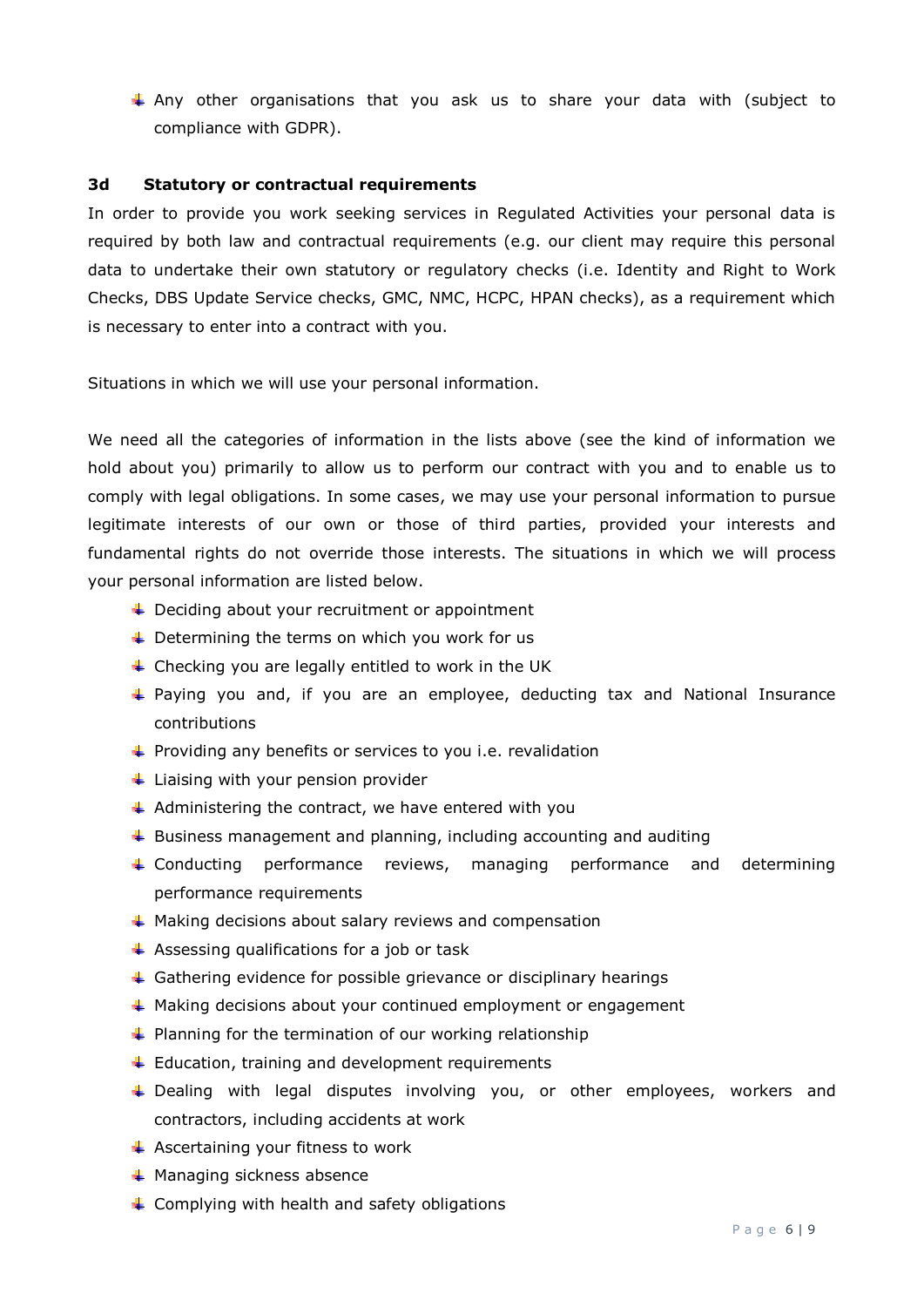- $\ddot{\bullet}$  To prevent fraud
- $\ddot$  To monitor your use of our information and communication systems to ensure compliance with our IT policies
- $\ddot{}$  To ensure network and information security, including preventing unauthorised access to our computer and electronic communications systems and preventing malicious software distribution
- $\ddot{}$  To conduct data analytics studies to review and better understand employee retention and attrition rates
- $\leftarrow$  Equal opportunities monitoring

Some of the above grounds for processing will overlap and there may be several grounds which justify our use of your personal information.

You are obliged to provide the personal data, to notify us of any changes to your personal or professional circumstances, and maintain full compliance of the contractual requirements throughout the duration of your placement or introduction to our clients, and if you do not the consequences of failure to provide the data are:

- $\leftarrow$  Breach of contract with us
- $\ddotmark$  Withdrawal of employment or offer of employment
- $\ddotmark$  Non-compliance with statutory and regulatory requirements
- $\ddotmark$  Risk referral to law enforcement agencies and other regulators e.g. the Police, Home Office, HMRC, GMC, NMC, HCPC, NCAS

We will only use your personal information for the purposes for which we collected it, unless we reasonably consider that we need to use it for another reason and that reason is compatible with the original purpose. If we need to use your personal information for an unrelated purpose, we will notify you and we will explain the legal basis which allows us to do so.

Please note that we may process your personal information without your knowledge or consent, in compliance with the above rules, where this is required or permitted by law.

# **Data retention**

We will retain your personal data only for as long as is necessary for the purpose we collect it. Different laws and contractual obligations may also require us to keep different data for different periods of time, any enquiries should be sent to frank.collins@handsonhealthcare.co.uk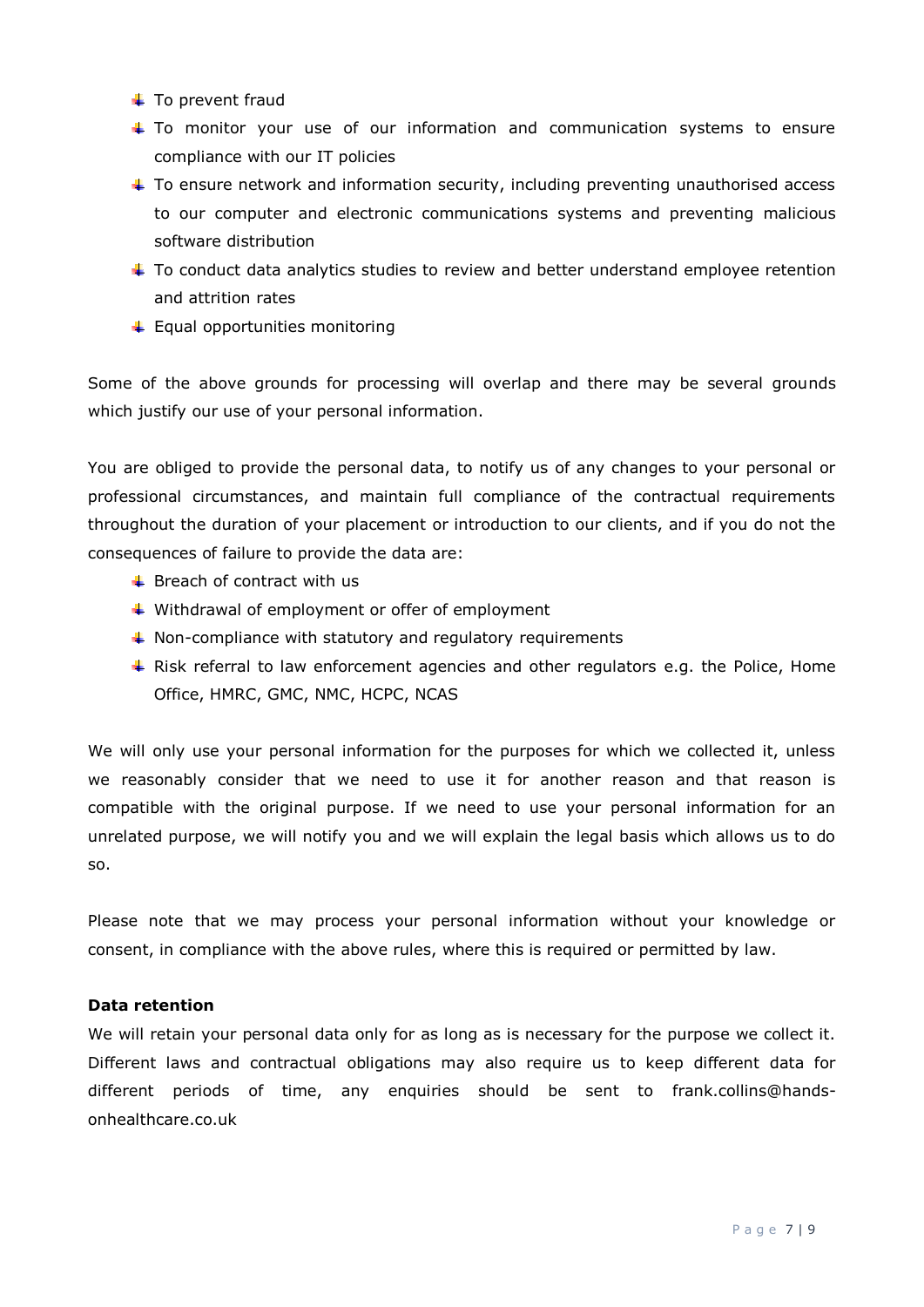The Conduct of Employment Agencies and Employment Businesses Regulations 2003 require us to keep work-seeker records for at least one year from (a) the date of their creation or (b) after the date on which we last provide you with work-finding services.

We are required to keep your payroll records, holiday pay, sick pay and pension's autoenrolment records for as long as is legally required by HMRC and associated national minimum wage, social security and tax legislation.

We are required to retain records of all healthcare and education professionals that have worked on behalf of The Company in regulated activities for the purposes of safeguarding enquiries, providing information to regulatory bodies, responding to complaints, investigations, inquests and or legal challenge indefinitely.

# **Your rights**

Please be aware that you have the following data protection rights:

- $\ddot{\phantom{1}}$  The right to be informed about the personal data The Company processes on you;
- $\ddot{\phantom{1}}$  The right of access to the personal data The Company processes on you;
- $\ddot{+}$  The right to rectification of your personal data;
- $\ddot{\phantom{1}}$  The right to erasure of your personal data in certain circumstances;
- $\ddotmark$  The right to restrict processing of your personal data;
- $\ddot$  The right to data portability in certain circumstances;
- $\ddot{\phantom{1}}$  The right to object to the processing of your personal data that was based on a public or legitimate interest;
- $\ddot{\phantom{1}}$  The right not to be subjected to automated decision making and profiling;
- $\ddot{+}$  The right to withdraw consent at any time.

Where you have consented to The Company processing your personal data and sensitive personal data you have the right to withdraw that consent at any time by contacting the Data Protection Officer at Hands-On Healthcare Recruitment or by telephone on 0113 277 5129.

There may be circumstances where we will still need to process your data for legitimate contractual or legal. We will inform you if this is the case. Where this is the case, we will restrict the data to only what is necessary for the purpose of meeting those specific reasons.

If you believe that any of your data that The Company processes is incorrect or incomplete, please contact us using the details above and we will take reasonable steps to check its accuracy and correct it where necessary.